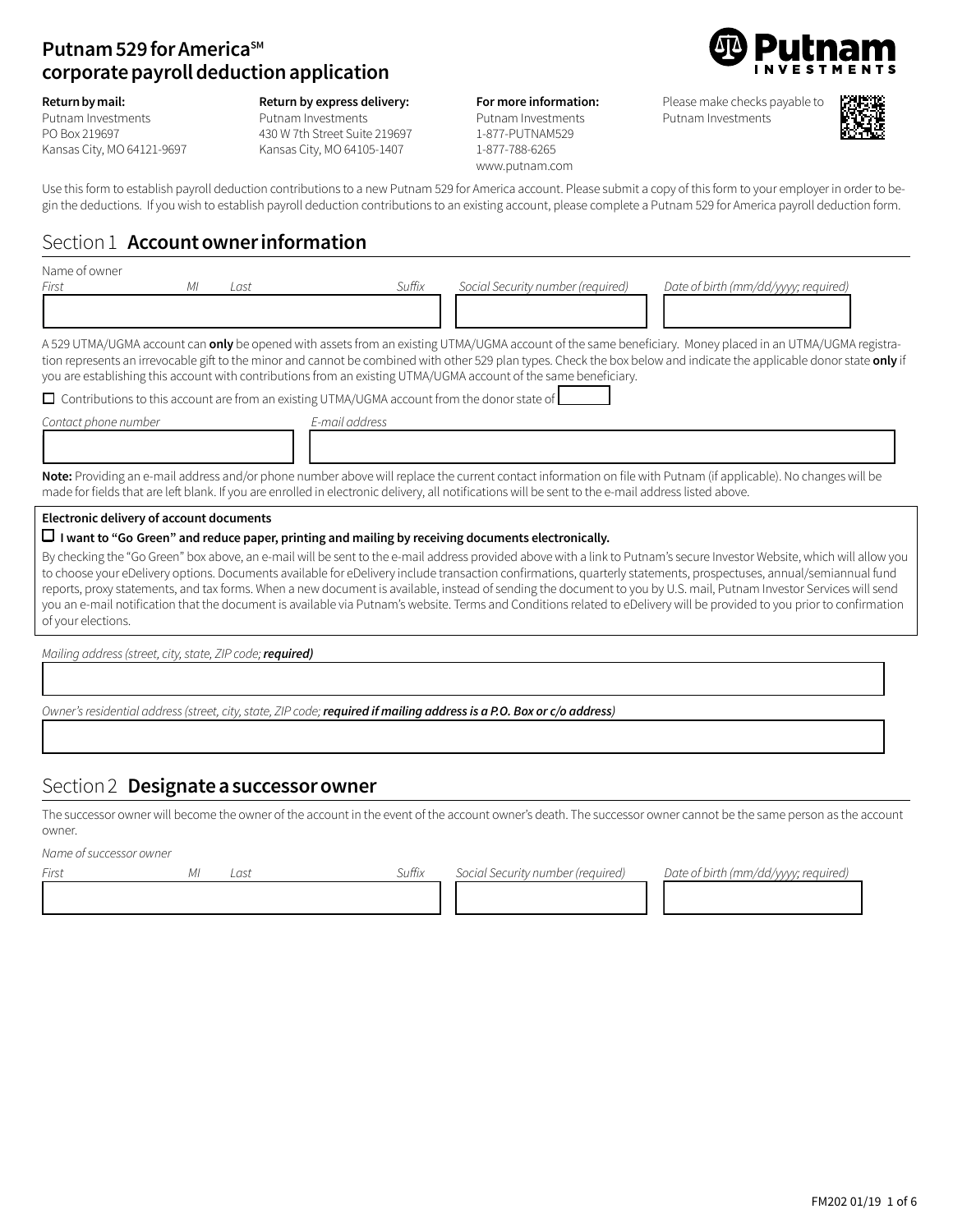## Section 3 **Beneficiary information**

Please list all new beneficiaries for which you wish to contribute via payroll deduction. The beneficiary is the person whose qualified education expenses may be paid from the account. Note: you must complete date of birth for each beneficiary below. **If you designate more than one beneficiary, a separate Putnam 529 for America account will be established for each and this application will apply to each account.**

| Name of beneficiary |    |      |        |                                                                                                                                   |                                      |
|---------------------|----|------|--------|-----------------------------------------------------------------------------------------------------------------------------------|--------------------------------------|
| First               | МI | Last | Suffix | Social Security number (required)                                                                                                 | Date of birth (mm/dd/yyyy; required) |
|                     |    |      |        |                                                                                                                                   |                                      |
|                     |    |      |        |                                                                                                                                   |                                      |
|                     |    |      |        | Beneficiary's residential address (street, city, state, ZIP code; required if different than the account owner's mailing address) |                                      |
|                     |    |      |        |                                                                                                                                   |                                      |
|                     |    |      |        |                                                                                                                                   |                                      |
| Name of beneficiary |    |      |        |                                                                                                                                   |                                      |
| First               | МI | Last | Suffix | Social Security number (required)                                                                                                 | Date of birth (mm/dd/yyyy; required) |
|                     |    |      |        |                                                                                                                                   |                                      |
|                     |    |      |        |                                                                                                                                   |                                      |
|                     |    |      |        | Beneficiary's residential address (street, city, state, ZIP code; required if different than the account owner's mailing address) |                                      |
|                     |    |      |        |                                                                                                                                   |                                      |
|                     |    |      |        |                                                                                                                                   |                                      |
| Name of beneficiary |    |      |        |                                                                                                                                   |                                      |
| First               | МI | Last | Suffix | Social Security number (required)                                                                                                 | Date of birth (mm/dd/yyyy; required) |
|                     |    |      |        |                                                                                                                                   |                                      |
|                     |    |      |        |                                                                                                                                   |                                      |
|                     |    |      |        | Beneficiary's residential address (street, city, state, ZIP code; required if different than the account owner's mailing address) |                                      |
|                     |    |      |        |                                                                                                                                   |                                      |
|                     |    |      |        |                                                                                                                                   |                                      |
|                     |    |      |        |                                                                                                                                   |                                      |

## Section 4 **Provide information about your financial advisor**

| Dealer number                | Branch office number                                                   | Financial advisor number |       | Central Registration Depository (CRD) number |
|------------------------------|------------------------------------------------------------------------|--------------------------|-------|----------------------------------------------|
|                              |                                                                        |                          |       |                                              |
|                              | Financial advisor name(s) exactly as it appears on firm's registration |                          |       |                                              |
|                              |                                                                        |                          |       |                                              |
| Financial advisor's firm     |                                                                        |                          |       | Financial advisor's contact phone number     |
|                              |                                                                        |                          |       |                                              |
| Branch office street address |                                                                        |                          |       |                                              |
|                              |                                                                        |                          |       |                                              |
| City                         |                                                                        |                          | State | ZIP code                                     |
|                              |                                                                        |                          |       |                                              |

**Note:** If you do not designate a financial advisor, or if the broker-dealer firm you designate does not have a selling agreement with the distributor, Putnam Retail Management Limited Partnership ("PRM") will be designated as the default broker-dealer firm of record on your account and will retain all applicable sales charges. You may designate another broker-dealer firm at any time by returning a signed Change of financial advisor form to Putnam Investor Services.

## Section 5 **Payroll deduction election**

**\$**1333333333334

The account owner requests the employer to deduct the following amount each pay period on an after-tax basis and pay it to the account owner's Putnam 529 for America account. You must indicate the total amount to be deducted for all beneficiaries, new and/or existing. Review the investment options in Section 7 and specify the investment elections in Section 8. Please note that your employer may impose additional requirements to implement payroll deductions.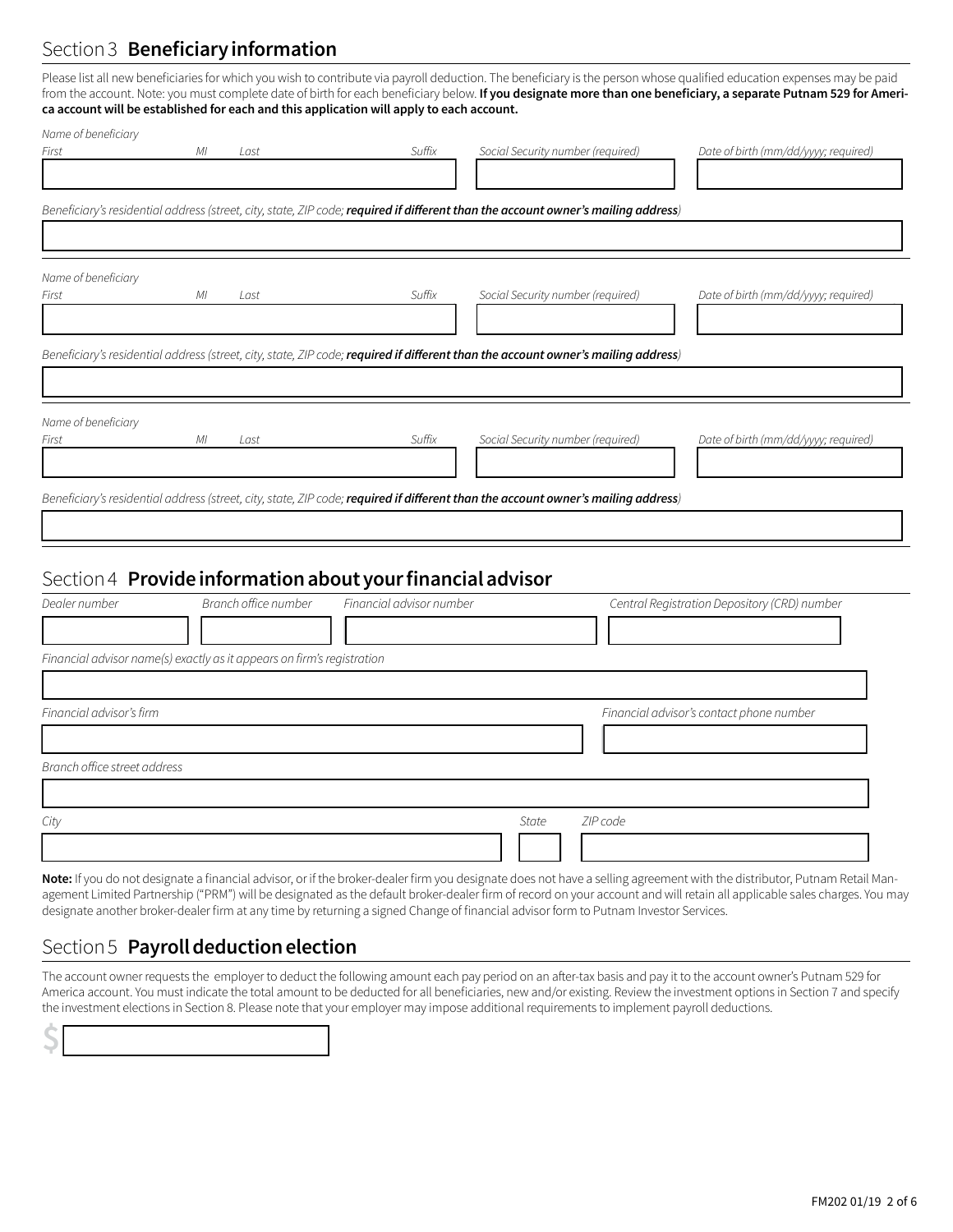# Section 6 **Employer information**

|       | Putnam group number |
|-------|---------------------|
|       |                     |
|       |                     |
|       |                     |
|       |                     |
| State |                     |
|       |                     |
|       | ZIP code            |

## Section 7 **Investment options**

Please use the Putnam Fund Guide (https://www.putnam.com/literature/pdf/FM103.pdf) to indicate your investment options in Section 8 and Section 9 of this form.

- For new investments made to Putnam: If no class of shares is indicated, class A shares will be purchased.
- If you are transferring shares held in The Putnam funds to a new ownership registration with Putnam, you must select the same share class as the original account.

### Section 8 **Payroll funding**

Please specify the investment elections for payroll funding below. Please note that your employer may impose additional requirements to implement payroll deductions.

| $\Box$<br>A<br>Fee structure   | $\Box$ c |      |        |                   |                              |                       |
|--------------------------------|----------|------|--------|-------------------|------------------------------|-----------------------|
| Name of beneficiary<br>$First$ | $M\!I$   | Last | Suffix | Investment option |                              | Percentage allocation |
|                                |          |      |        |                   |                              | $\%$                  |
|                                |          |      |        |                   |                              |                       |
|                                |          |      |        |                   |                              | $\frac{0}{0}$         |
|                                |          |      |        |                   |                              | $\%$                  |
|                                |          |      |        |                   |                              | $\frac{0}{0}$         |
|                                |          |      |        |                   |                              |                       |
|                                |          |      |        |                   |                              | $\frac{0}{0}$         |
|                                |          |      |        |                   |                              | $\%$                  |
|                                |          |      |        |                   |                              | 0/2                   |
|                                |          |      |        |                   |                              | $\frac{0}{0}$         |
|                                |          |      |        |                   |                              |                       |
|                                |          |      |        |                   |                              | $\frac{0}{0}$         |
|                                |          |      |        |                   |                              | $\frac{1}{2}$         |
|                                |          |      |        |                   |                              | $\frac{0}{0}$         |
|                                |          |      |        |                   |                              | $\frac{0}{0}$         |
|                                |          |      |        |                   | Total beneficiary allocation | 100%                  |

FM202 01/19 3 of 6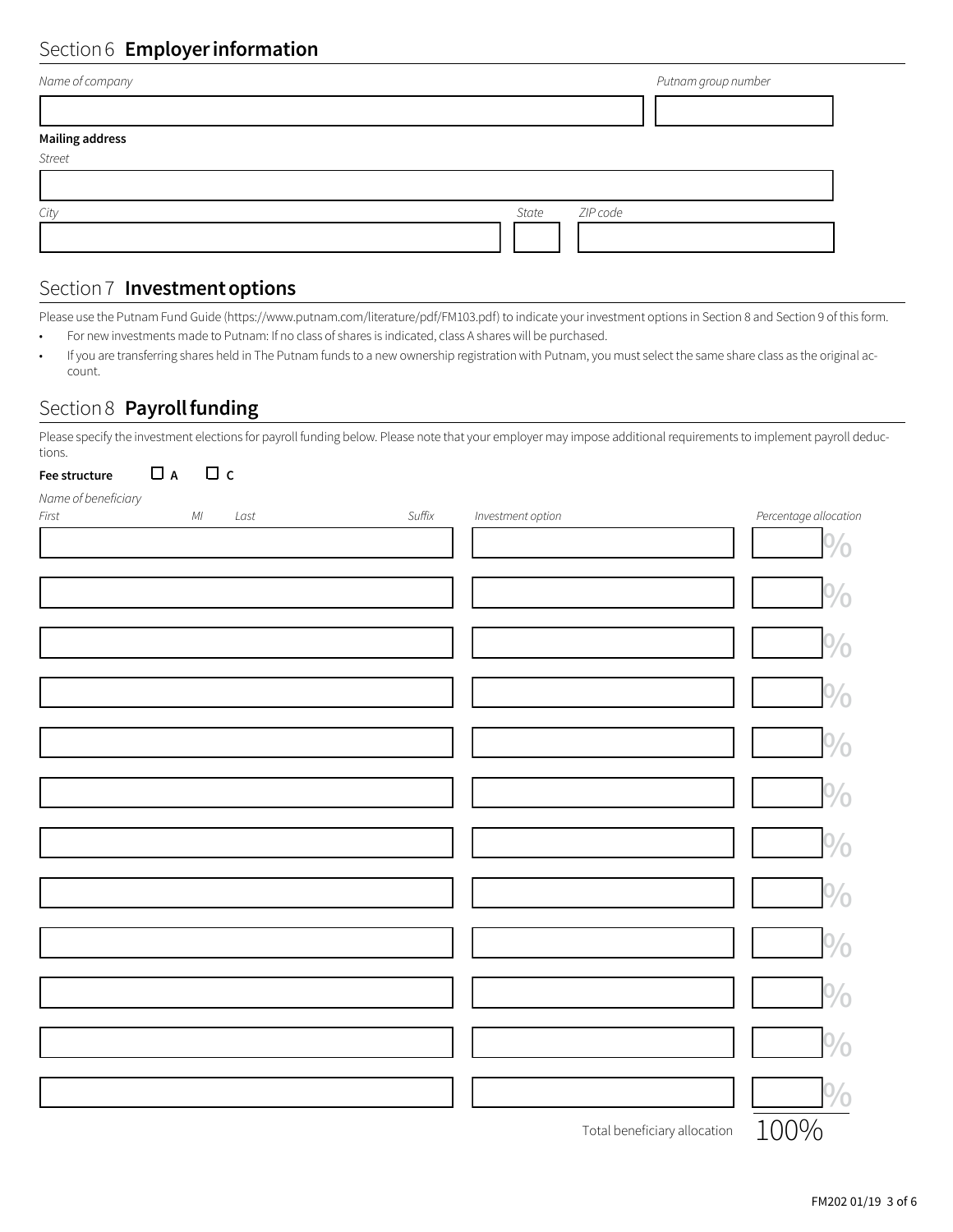## Section 9 **Additional funding**

Please complete this section to jump start your savings with an initial investment by check or ACH. You may allocate your contribution to one or among any combination of the available investment options. Please indicate the dollar amount of your contribution to be allocated to each investment option. If you chose to do additional funding, your share class selection in Section 8 will be applied unless you specifically request a different fee structure below.

**Fee structure** o**A** o**C**

#### **Funding method:**

 $\Box$  Draft a one-time debit from my checking or savings account referenced in Section 10

 $\Box$  Invest the enclosed check as a contribution (make checks payable to Putnam Investments)

*Name of beneficiary*

| First | МI | Last | Suffix | Investment option | Dollar amount |
|-------|----|------|--------|-------------------|---------------|
|       |    |      |        |                   |               |
|       |    |      |        |                   |               |
|       |    |      |        |                   |               |
|       |    |      |        |                   |               |
|       |    |      |        |                   |               |

## Section 10 **Bank account information**

**Note:** Starter checks, brokerage checks and checkwriting checks will not be accepted.

Please provide your bank information to allow subsequent purchases to be sent from your bank account. If the Putnam account owner's name is listed in the bank account registration, you will then be eligible for ACH on-demand purchasing via phone or web.

Attach a preprinted or web-generated voided check/deposit slip or a signed letter from the bank on bank letterhead below. Each of these documents must include: bank name, name(s) as registered on the bank account, routing number and account number.

### **Check the bank account you would like to use:** □ Checking account □ Savings account

□ Please use my enclosed investment check to establish bank account options on my account in lieu of other acceptable documents named above.

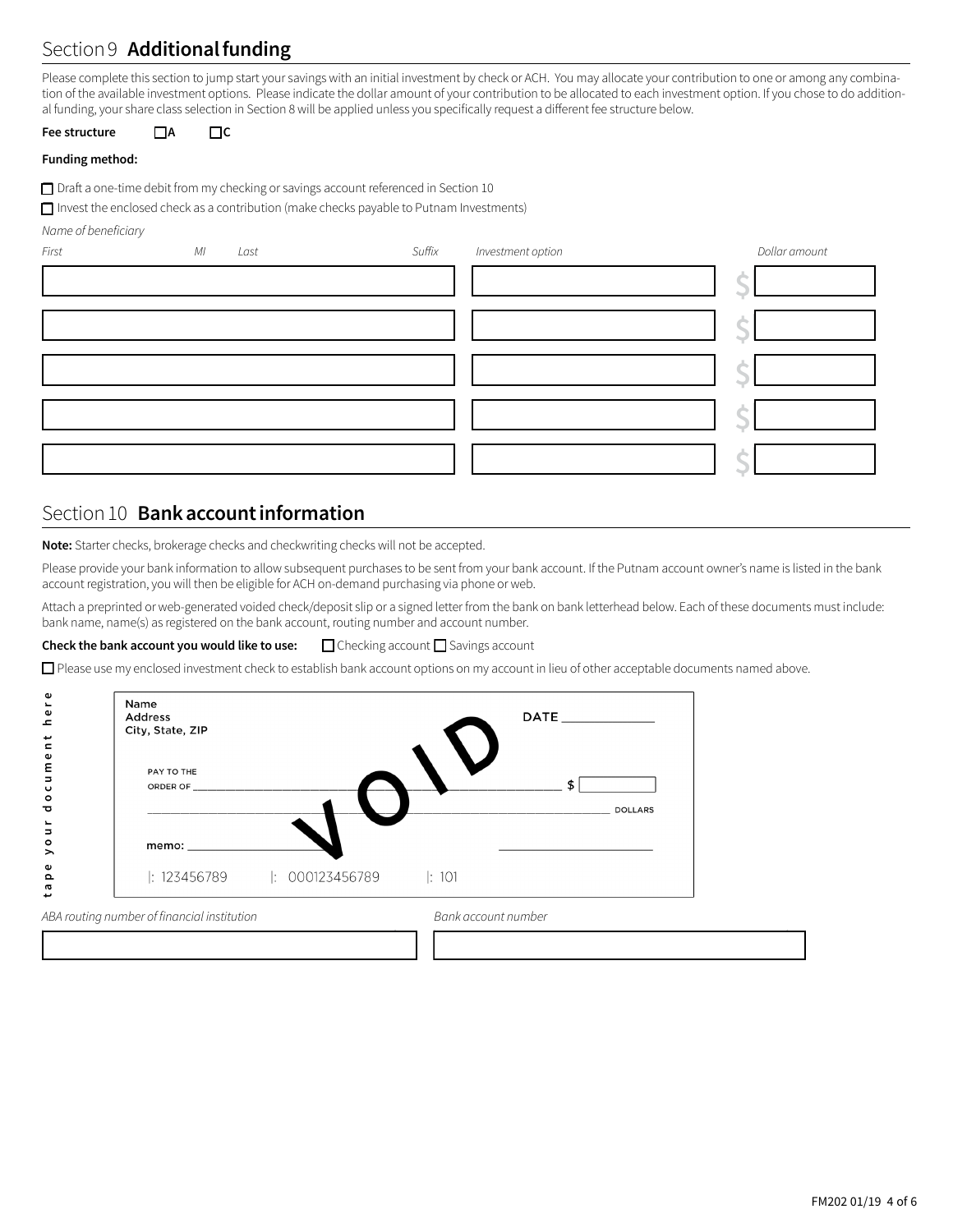### $\Box$  I do not authorize telephone redemptions. Accept only written instructions signed by me.

Unless I have checked the box above, Putnam Investor Services, Inc. is authorized to act upon redemption instructions received by telephone from me or any other person claiming to act as my representative who can provide Putnam with my account registration and address as it appears on Putnam's records. Redemption proceeds of up to \$100,000 will be sent to me at an address on record with Putnam for at least 15 days. Putnam will not be liable for unauthorized transactions if it employs reasonable procedures to confirm that instructions received by telephone are genuine. I agree to indemnify and hold harmless Putnam Investor Services, Inc., the State of Nevada, the Nevada College Savings Trust Fund, the Board of Trustees of the College Savings Plans of Nevada and the Putnam Investment Options against any claim or loss in connection with any telephone transaction effected on my account.

#### □ I do not authorize the mailing of only one annual report, one offering statement, or one set of proxy materials for all accounts in a Putnam investment **option at my address. Send a separate copy for every account.**

Unless I have checked the box above, Putnam Investor Services, Inc. is authorized to send only one annual report, one offering statement, or one set of other investor documents for all accounts in any Putnam investment option at my address.

#### **Important notice regarding Putnam's privacy policy: By signing this application, I acknowledge that Putnam's privacy policy is available for viewing and printing via Putnam's website at https://www.putnam.com/policies/**

If I/we have completed the bank account information section, I/we authorize my/our bank/credit union to accept credit entries initiated by Putnam Investor Services, Inc., to my/our account and to credit, as requested, the same to my account, without responsibility for correctness thereof or for the existence of any further authorization relating thereto. I/we also authorize my/our bank/credit union to accept debit entries initiated by Putnam Investor Services, Inc., to reverse or otherwise correct any erroneous credit to my/our bank/credit union account. I agree to indemnify and hold harmless my bank/credit union, Putnam Investment Options, Putnam Investor Services, Inc., the State of Nevada, the Nevada College Savings Trust Fund and the Board of Trustees of the College Savings Plans of Nevada for any loss, liability, or expense incurred from acting on these instructions. I/we also agree to waive any right under the NACHA Rules to rescind any instruction for ACH transactions that have already occurred at the time of the attempt to rescind. This waiver of the rescission right applies to both ACH investments in and ACH redemptions from the Putnam funds. This authorization may be terminated by me/us at any time by written notification to Putnam Investor Services, Inc., with reasonable time given to implement my/our request. Putnam Investor Services, Inc. may amend or terminate this agreement at any time. You will be notified before any such changes go into effect. For bank account information, Putnam does not assess a fee for federal bank wire and/or ACH transactions on your account(s). Some banks/credit unions may not offer ACH transactions or may charge a fee to conduct such transactions. Please check with your financial institution for information regarding eligibility, fees and applicable routing number(s) for federal bank wire and/or ACH transactions.

The payroll deduction amount may be modified by the account owner at any time by completing a new Payroll deduction form effective as soon as reasonably practicable thereafter. The employer may terminate payroll deduction contributions at any time.

I certify that the information contained herein is true and correct. I, the successor owner, and the beneficiary(ies) are U.S. Citizens or resident aliens. I certify that the taxpayer identification numbers in Sections 1 and 3 are correct (or a number has been applied for and will be provided upon receipt).

I acknowledge that investments in the Putnam 529 for America program are not mutual funds; are not deposits or obligations of, or guaranteed or endorsed by, the State of Nevada, the Nevada College Savings Trust Fund, the Board of Trustees of the College Savings Plans of Nevada, Putnam Investments, or any financial institution; are not insured by the Federal Deposit Insurance Corporation (FDIC), the Federal Reserve Board, or any other agency; and involve risk, including the possible loss of principal.

I understand and acknowledge that any payroll deduction contributions are deducted from my pay on an after-tax basis and are not deductible from federal income tax.

**By signing below, I am agreeing to the terms of the offering statement, participation agreement attached to the offering statement, and the terms of this application. I understand that I should consult a financial or legal advisor if I have any questions about the terms and conditions of this agreement.**

**My signature below indicates I have read the offering statement and participation agreement for the Putnam 529 for America program and agree to the terms therein and herein. This application together with the participation agreement incorporated herein, constitutes my contract with the state of Nevada, the Nevada College Savings Trust Fund and the Board of Trustees of the College Savings Plans of Nevada with respect to amounts invested pursuant to this application. If more than one beneficiary is designated in Section 3, I agree that a new account will be established for each beneficiary and this application will constitute a separate contract with respect to each such account.**